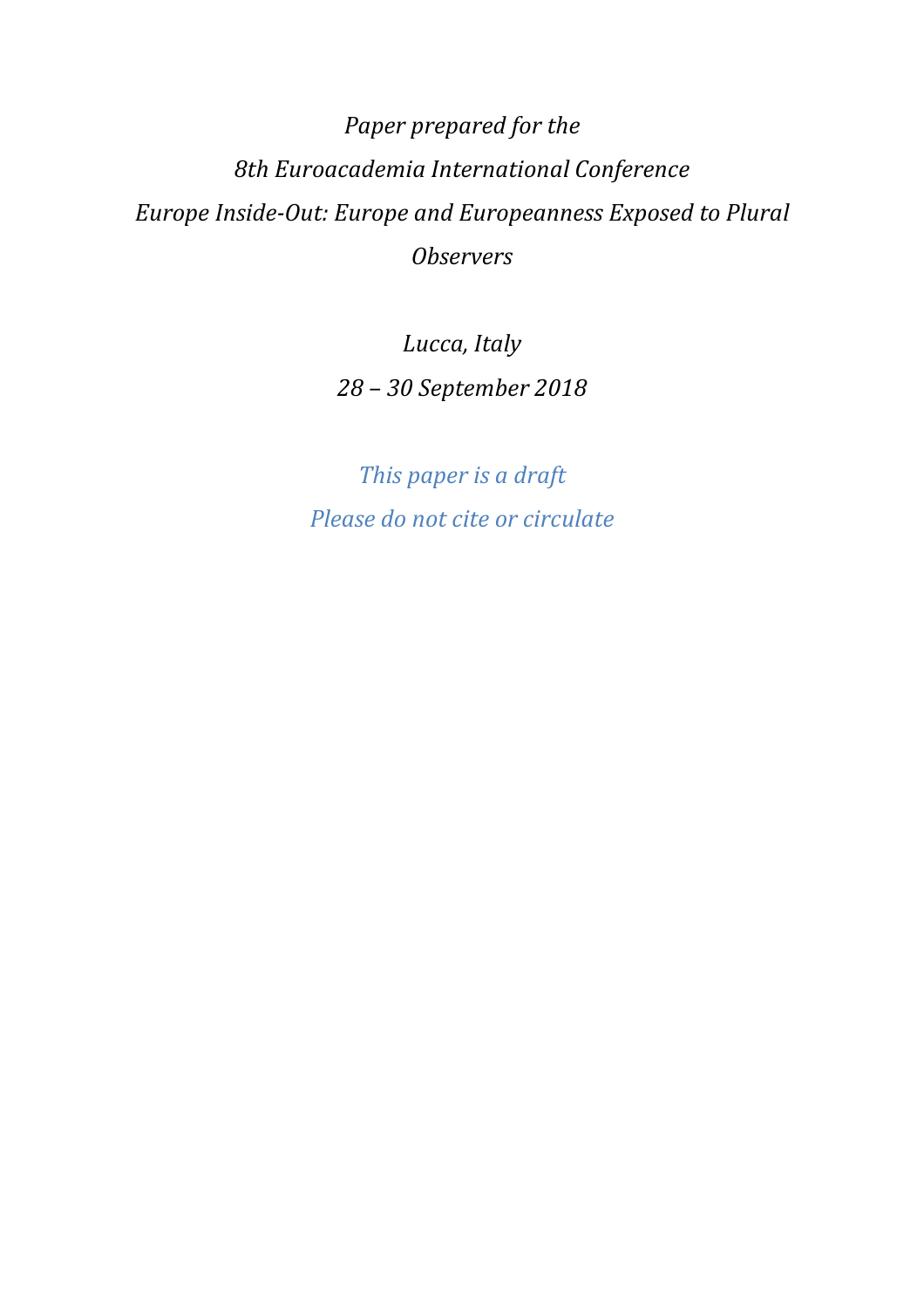# Reclaiming Ishbal: Opposing European Dominance in Hiromu Arakawa's *Fullmetal Alchemist*

#### Priel Cohanim

Ben-Gurion University of the Negev, Israel

### Abstract

This talk explores Europe's portrayal as a violent, militaristic, colonizing force from the perspective of a Japanese manga. Hiromu Arakawa's manga series *Fullmetal Alchemist* (2001-2010) is set in Amestris, a fictional country where alchemy has become one of the most advanced sciences. Throughout the series, Arakawa establishes an analogy between Amestris and an early twentieth-century European country by portraying street signs and official documents in English, using German, Dutch or English names for main characters, and drawing similarities between the militaristic regime of Fuhrer President King Bradley and Nazi Germany. The latter example is complicated with the introduction of the Ishbal Civil War between the westernized Amestrian Army and the religious people of Ishbal. By exploring the Amestris-Ishbal relationship as part of an East-West dichotomy, this talk exposes the text's challenge to European Orientalist portrayals of the East. In doing so, I trace the development of "Scar"—an Ishbalan refugee who survives the war and goes out on a journey of vengeance against the Amestrian Army. Scar functions as a threat to Amestrian—or European—political control due to his autonomous and active portrayal, which undermines Orientalist depictions of the East as uniform and primitive. This phenomenon, I argue, reclaims an authentic Ishbalan identity that is not filtered through a European Orientalist perspective. Finally, by looking at Scar's decision towards the end of the series to cooperate with the Amestrian Army's new leadership, I explore Scar's deconstruction of his complex Amestrian-Ishbalan identity.

### Keywords

*Fullmetal Alchemist*, Europe, Orientalism, Identity, Transcultural

#### Introduction

Manga—or Japanese comics—has become increasingly popular in Western societies in the last few decades, reaching vast audiences all over the world (Levi 2013, 3-5, 9). As Japanese culture became part of a global market and Western cartoons have influenced Japanese art and literature, the manga has surfaced as a fusion of Eastern and Western cultures (Goldstein-Gidoni 2005, 156-157; Levi 2013, 4-5). Hiromu Arakawa's *Fullmetal Alchemist* (2001- 2010), one of the most internationally popular manga, has sold over 70 million copies worldwide, and continues to inspire various adaptations, from animation through film and novels to video games (Square Enix, n.d.).

*Fullmetal Alchemist* is set in Amestris, a fictional country where alchemy has become one of the most advanced sciences. Throughout the series, Arakawa establishes a clear analogy between Amestris and an early twentieth-century European country by portraying street signs and official documents in English, by using German, Dutch, or English names for main characters—such as Van Hohenheim, or Alex Armstrong—and by drawing similarities between the militaristic regime of Fuhrer President King Bradley and Nazi Germany. These analogies are accompanied by numerous references to European literary traditions, like mentions of the Icarian Myth, allusions to the seven deadly sins, or depictions of Faustian figures. The similarities between Amestris and Europe are further developed by the "Ishbal Civil War" between the westernized Amestrian Army and the religious people of Ishbal, which simultaneously employs and undermines Orientalist discourse.

By exploring the Ishbal-Amestris conflict in the context of East-West relations, I argue that *Fullmetal Alchemist* challenges Orientalist conceptualizations of the East. To do so, I will explore textual and visual representations of Ishbalan people as Oriental, and examine the portrayal of the European Amestris as a violent, militaristic, colonizing force. It is important to note here that the series never explicitly mentions Europe, Asia, or the Middle East, but rather depicts Amestris and Ishbal as metaphorical representations of West and East, respectively. I will continue my analysis by focusing on "Scar," an Ishbalan refugee whose development from villain to anti-hero critiques European imperialism, Orientalism, and the criminalization of native resistance. Finally, I will examine the deconstruction of Scar's complex Amestrian-Ishbalan identity as a symbolic act that signifies the formation of nonnationalistic identity.

#### Ishbal as Orient and Euro-Amestrian Violence

My approach to the Ishbal-Amestris conflict in *Fullmetal Alchemist* is structured by Edward Said's Orientalism. In 1978 Said defined "Orientalism" as a patronizing discourse that produces and maintains the West's authority and dominance over the East (Said 1978, 3-5). His work analyzes the cultural and political division of the world into West—representing Europe and the United States—and East—referring to the Euro-American experience of the Arab world and "the Far East" (Said 1978, 17). According to Said, Orientalism is constructed upon "a collective notion identifying 'us' Europeans as against all 'those' non-Europeans," with this dichotomy of 'us' and 'them'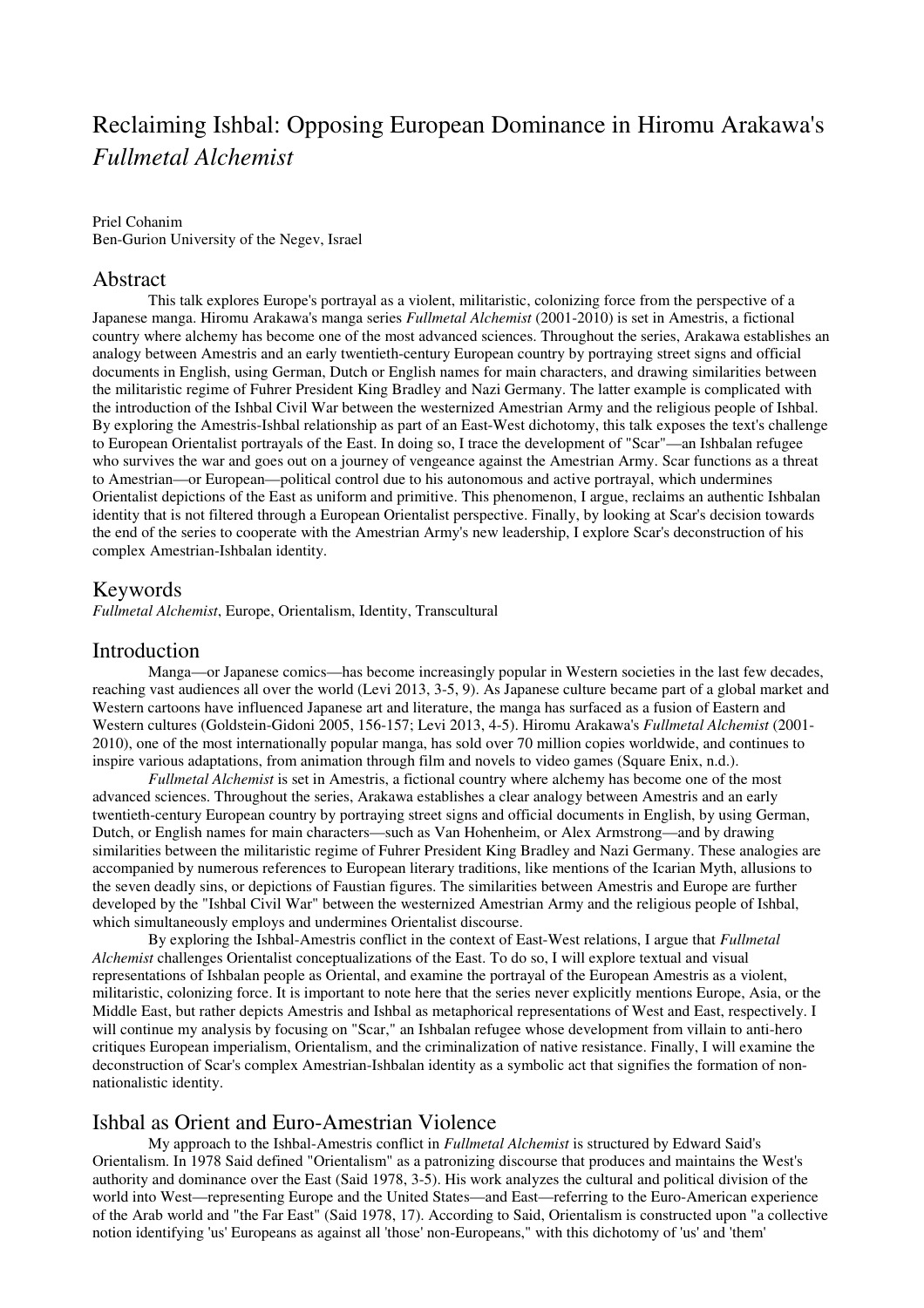maintaining a "relationship of power" between the West and the East (Said 1978, 7). He argues that "Europe (or the west)" is often portrayed as the Orient's "contrasting image, idea, personality, [or] experience" (Said 1978, 1-2). The West is often represented in Western literature as "rational, developed, [and] humane," with the European identity being "a superior one in comparison with all the non-European peoples and cultures" (Said 1978, 7, 300). In contrast, the Orient is represented as "underdeveloped, inferior … uniform, and incapable of defining itself," it is "something either to be feared … or to be controlled," and it is "always shown in large numbers," exhibiting "no individuality, no personal characteristics or experiences" (Said 1978, 287, 300-1).

These representations of Europe and the Orient are reflected in depictions of Amestris and Ishbal. First, Amestris' central position in *Fullmetal Alchemist*'s fictional world aligns not only with Europe's centrality on world maps, but also with the Eurocentric mindset that guides Orientalist discourse. Ishbal's geographical position in the desert to the East of Amestris raises clearer connections to Orientalism, with volume 15 of the manga describing the land as follows: "Ishbal is a harsh country filled with nothing but rocks and sand. It's not surprising that an environment like that gave birth to a religion with such a severe code of conduct—or that their people became so resilient" (Arakawa 2016b, 22). This description echoes Said's criticism of Western representations of Jews and Muslims, who "as subjects of Orientalist study, were readily understandable in view of their primitive origins" (Said 1978, 234). "[No] Semite," Said contends, "could ever shake loose the pastoral, desert environment of his tent and tribe" (Said 1978, 234). Similarly, Ishbalans, too, cannot avoid the desert environment that frames the Amestrian narration's implicit European gaze on their culture and reduces it to an exoticized geographical location.

*Fullmetal Alchemist*'s fifteenth volume also features a historical review of the military occupation of Ishbal and the Ishbal Civil War. The narrative opens a few years after Amestris' annexation of Ishbal, during which an Amestrian soldier shoots and kills an Ishbalan child, prompting riots that escalate into a civil war. Volume 15 recounts the Ishbal Civil War from this point in the Amestris-Ishbal conflict, parts of which are related through the perspective of Ishbalan resistance, and parts follow the Amestrian soldiers' experiences on the battlefield.

Throughout the volume, Amestrian characters maintain an Orientalist distinction between 'us' and 'them.' Amestrian soldiers often refer to the resisting Ishbalans as "those terrorists," "those damn Ishbalans," "Ishbalan dogs," "those animals," or "those Ishbalan fools" (Arakawa 2016b, 35, 63, 108, 132). Aside from the dehumanizing Orientalist language portraying Ishbalan natives as irrational savages, the repetition of the pronoun "those" in the English translation emphasizes a distinction between the two identities: Ishbalan and Amestrian. Much like the Orientalist differentiation between European and non-European identities, Amestrian discourse relies on "a collective notion identifying 'us' [Amestrians] as against all 'those' non-[Amestrians]" (Said 1978, 7). Amestris thus becomes a metaphorical representation of Europe in the text, while Ishbal functions as an Orientalized East.

This distinction is also emphasized visually. While all Ishbalans have dark skin, red eyes, and white hair, Amestrians are depicted as either blond or dark-haired and oftentimes as blue-eyed. These visual distinctions create a homogenized portrayal of Ishbalans that undermines Ishbalan individuality. In an episode of the animated *Fullmetal Alchemist: Brotherhood* (2009-2010), this visual distinction becomes explicit when the Amestrian soldier shoots and kills an Ishbalan child (*Fullmetal Alchemist: Brotherhood*). While the colors in this scene are mostly shades of gray, as if to frame it as a flashback, the soldier's and the child's eyes are distinctively colored blue and red, respectively. The Amestrian soldier's stance of power, physically looking down on an "underdeveloped" Ishbalan child, emphasizes the West's patronization over the East, and portrays the European Amestris as a superior adult in comparison to the "non-European," inferior Ishbal (Said 1978, 7, 300).

Depictions of Amestrian dominance are also expressed in the country's portrayal as Imperialist power. In "Antimodernism as the Rhetoric of Steampunk Anime," Elizabeth Birmingham relates Amestris' militarism to an "imperialist and colonialist teleology that includes genocidal wars of conquest" (Birmingham 2014, 75). This teleology is made explicit in a conversation between two Amestrian soldiers who wonder why the war continues if "Ishbal has no significant natural resources, [and] little usable land" (Arakawa 2016b, 67). To them it makes no sense to conquer and colonize these lands, unless there is "something valuable here that [they] don't know about" (Arakawa 2016b, 67).

Imperialist expectations of financial gain from political conquest are coupled in the series with graphic representations of Amestrian violence. Volume 15 first prophesizes the Ishbal genocide in images of human experimentation, perhaps referencing the war crimes committed during the Holocaust by Nazi physicians, like Josef Mengele (Arakawa 2016b, 44-47, 79-80). Other visual allusions to ethnic cleansings include mountains of dead bodies, burnt members of the resistance, and refugees with severed limbs (Arakawa 2016b, 51-2, 61, 69-70, 141, 151). These violent images culminate in an extreme example of violence in the character of Solf J. Kimblee, a soldier skilled with destructive alchemy, who is more concerned with the aesthetics of his murders than with human life (Arakawa 2016b, 132-3).

This is not to say that violence in the text originates exclusively from Amestrian soldiers; *Fullmetal Alchemist* depicts graphic violence on both sides. However, while Ishbalan violence is criminalized as acts of terror, Amestrian violence is often rationalized as 'necessary evil' for protecting Amestrian life. When an Amestrian soldier, for example, questions the war's legitimacy, his commander rebukes him by asserting that "if you don't fight, your comrades will die!" (Arakawa 2016b, 96). Despite being unsettling at times, Amestrian violence—unlike Ishbalan violence—is thus framed in the text as a means of protecting life rather than taking it. This phenomenon echoes Said's review of Orientalism: not only is Amestrian violence rationalized to portray conquest as humane or reasonable, a contrasting effect dominates representations of Ishbalan resistance as sadistic terrorism.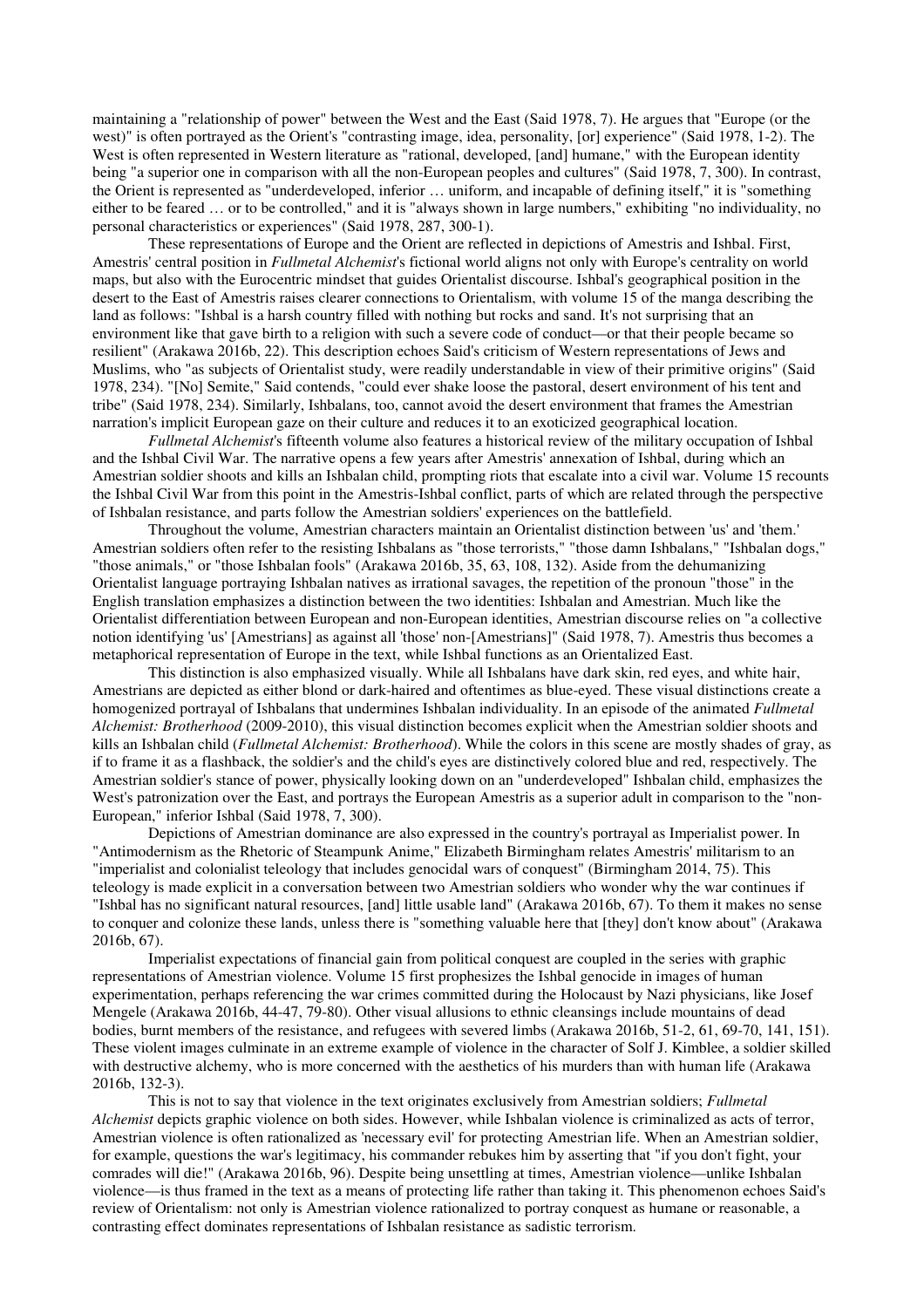# Reclaiming Ishbal: Resisting Orientalist Discourse, Opposing European Dominance

*Fullmetal Alchemist* explains this criminalization of Ishbalan violence through its portrayal of Scar—an Ishbalan refugee who survives the Ishbal Civil War—as a threat to Amestrian dominance. Following the civil war, Scar goes out on a journey of vengeance against State Alchemists working for the military. He is introduced in the second volume of *Fullmetal Alchemist*, thirteen volumes prior to the historical context regarding Ishbal provided by volume 15. Chronologically, volume 2 is set several years following the civil war. Scar's mysterious character is thus constructed upon Amestrian perception of his appearance and actions, rather than on the tragic history of his people. This construction reproduces the Orientalist European gaze representing the East in Western literature.

It is no surprise, then, that Scar's first appearance is associated with violence. In volume 2, the series' protagonists, Edward and Alphonse, meet the alchemist Shou Tucker and his daughter, Nina. Tucker is an expert creator of chimeras, "artificial fusion[s] created by alchemically 'marrying' two genetically dissimilar life forms" (Arakawa 2016a, 10). When Edward and Alphonse visit Nina, they discover that Tucker has irreversibly turned her into a chimera by fusing her with the family dog. After expressing rage and mourning over the violation of Nina's body, they report Tucker to the Military Police, which places him under house arrest until his trial. At this point, Scar first appears in the manga. He forces his way into Tucker's house, kills the soldiers guarding the area, and murders Tucker (Arakawa 2016a, 45). He then kills Nina, and prays as he exits the house: "Lord God, who created everything in this world … two souls have now returned to your side. Please take pity on them … and grant them forgiveness and peace in your loving embrace" (Arakawa 2016a, 49).

These pages visually portray Scar as a threat to Amestrian dominance. The text's concealment of Scar's eyes with shadows or the glare of his sunglasses and the depiction of sweat on Tucker's frightened face associate Scar's character with a sense of danger (Arakawa 2016a, 45-47). Scar's posture in killing Tucker and Nina significantly mirrors the aforementioned murder of an Ishbalan child by an Amestrian soldier. Here, the roles are reversed: Scar is active and powerful, superior to the passive, crouched Amestrian alchemist and his daughter. The graphic depiction of these murders and the reversal of power in Scar's interaction with Tucker and Nina portray him as a threat to Occidental Amestrian political dominance, as "something either to be feared … or to be controlled" (Said 1978, 287).

Furthermore, the association of Nina's murder with Scar's piety exemplifies post-9/11 Orientalist perceptions of the threatening Middle East. According to Bruce Duncan's "Islam, Peacemaking and Terrorism," the "widespread alarm about Islamist terrorism is forcing the world … to consider … the relation between Islam as a faith and the terrorist activity of Muslim extremists" (Duncan 2015, 206). Scar's obsession with his faith seems derivative of the same notion, as the text frames his threat to Amestris within the context of religion. The text even seems to draw on modern representations of Islam as "a religion of the sword" that "resonate very well with the neo-orientalist trend in American academe" by having Scar refer to himself as "an instrument of divine judgment" (Tuastad 2003, 594; Arakawa 2016a, 105).

Perhaps the greatest textual representation of Scar's challenge to Amestrian authority and Orientalism is his name. Volume 2 of the series reveals that "Scar" is not his real name, but rather a moniker attached to him by the Amestrian military based on a "large x-shaped scar on his forehead" (Arakawa 2016a, 73). Since the Amestrian authorities are unaware of Scar's real name, race, or nationality, they impose a fictive identity on him by naming him "Scar." This imposition is complicated in volume 15, which reveals that the x-shaped scar was caused by Kimblee, the same State Alchemist who used destructive alchemy to murder Ishbalans in the Ishbal Civil War (Arakawa 2016b, 141-4).

The name "Scar," then, refences two forms of political oppression. First, the scar is a constant physical reminder of the Amestrian conquest that resulted in the genocide of the Ishbalan people. Second, it is an Amestrian creation, a product of Amestrian violence and imperialism that is imposed onto the Ishbalan man by his very oppressors. The fact that Scar comes to be known in the series by this name alone—since his original Ishbalan name is never revealed—is a strong example of Amestrian dominance, as he is bound to the identity manufactured and physically inscribed on him by imperialist conquest.

Yet, the name "Scar" also provides the character with individuality that diverges from Orientalist portrayals of Ishbalan identity. While the Ishbal Civil War occasionally depicts Amestrians on the battlefield acting as individuals, Ishbalans are "shown in large numbers" (Said 1978, 287). Yet, after the war, Scar functions as an individual. As "Scar" he acts independently, and with his sunglasses covering his red eyes, he is also able to conceal his racial identity as an Ishbalan. This concealment functions as an act of liberation that enables Scar to reclaim an authentic complex Ishbalan identity without having it filtered through an implicit European Orientalist gaze that mistreats him as a part of a passive collective Orient.

At the same time, Scar's complex identity shatters the Orientalist division of identities to 'us' and 'them.' Scar's cultural heritage and his traumatic past as an Ishbalan are marked on his body in the form of his dark skin, white hair, red eyes and the scar on his forehead. And yet, his name is an Amestrian creation imposed on him by Amestrian authority. Scar thus threatens Amestrian political control, not only by his autonomous and active portrayal that undermines Orientalist representations of the East as primitive or uniform, but also—and perhaps more importantly by inhabiting both identities: Ishbalan and Amestrian. This transgression results in an incongruous composition of Scar's Amestrian-Ishbalan self; an idea that echoes *Fullmetal Alchemist*'s exploration of the chimera.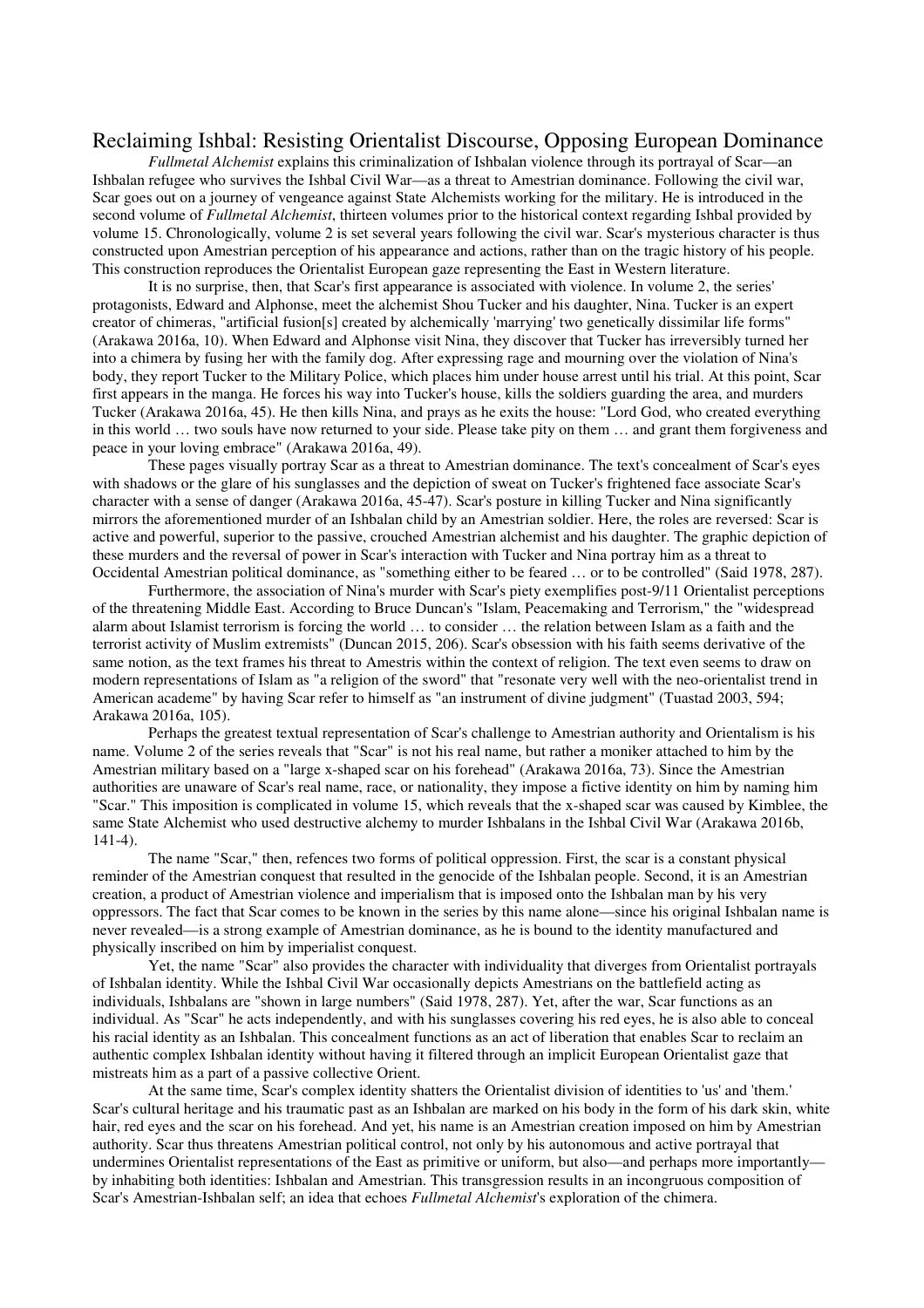In fact, volume 2 implies this analogy by drawing visual similarities between Scar and the chimera Nina. In the scenes where Scar kills Tucker and Nina, the text occasionally portrays Scar's eyes as two white, empty circles, juxtaposing them with Nina's lifeless round eyes, and perhaps suggesting that like her, he too is a result of a fusion of two "genetically dissimilar life forms" (Arakawa 2016a, 44, 47-9, 10). While Nina is the product of the biological fusion of a human being and a dog, Scar functions as a fusion of two distinct socio-national categories—Ishbalan and Amestrian. Like Nina, whom he deems "unnatural," Scar too is a transgression against European nature, as he breaks the cultural barriers enforced by Orientalist discourse between Amestrian and Ishbalan identities (Arakawa 2016a, 105).

My analysis of *Fullmetal Alchemist*'s English translation is another reproduction of the chimera. My work on this series analyzes the particular combination of the original Japanese art and the translated English prose—in and of itself a chimeric creation that functions as a transgression of East-West cultural barriers. Moreover, the manga form a marriage of text and images—is also a transgression of barriers; this time of the literary kind. In exploring this transgression, Lesley-Anne Gallacher, for example, even goes as far as to refer to this 'image/text' form as "monstrous" and comparing its monstrosity with Nina's (Gallacher 2011, 457). And, of course, as I mentioned earlier, the increasing popularity of manga in the West has led to Antonia Levi's definition of it as a "multicultural creation," in which "Japanese elements … are already fused with Western traditions" (Levi 2013, 4).

# Deconstructing the European Gaze and the Transcultural Hero

A reading of Scar himself as a "multicultural creation" is potentially fascinating, but it is only a first step toward unpacking his character development. After working with the Amestrian characters to defeat the series' main antagonist in the final volume of the series, Scar is rescued by an Amestrian General. The General proposes to Scar that he should collaborate with the new Amestrian leaders in hopes of rebuilding Ishbal (Arakawa 2014, 157). Scar accepts her offer, and as the Amestrian General leaves, she asks for his "real name" (Arakawa 2014, 158). He then responds: "I've died twice already. I don't exist in this world. I don't need a name. Call me whatever you like" (Arakawa 2014, 158).

The question posed to Scar by the General signifies a critical moment in his challenge to Amestrian imperialism and Orientalism. While the name "Scar" is a fiction that signifies the character's identity as a product of Amestrian conquest, Scar's never-revealed Ishbalan name may signify his authentic Ishbalan identity. By reclaiming it, Scar may potentially unburden himself of the weight of Amestrian dominance that has been imposed on him with the moniker "Scar."

However, his response to the General challenges much more than Amestrian dominance or European perceptions of the Orient's presumed inability to define itself; it deconstructs the very notion of national identity. Scar's claim that he has "died twice already [and therefore does not] need a name" implies that with each near-death experience, one of his identities dies as well. While his Ishbalan name is lost with his first near-death experience in the Ishbal Civil War, his second near-death experience following the defeat of the series' main antagonist signifies the death of his chimeric Amestrian-Ishbalan self. By refusing to name himself, then, Scar liberates himself from the confines of national identity.

In forming this non-nationalistic identity, Scar not only transgresses Orientalist distinctions between peoples and cultures, but also prevents the construction of such dichotomies. His assertion that he does not "exist in this world" can be read as a challenge to a world influenced by European Orientalism, Imperialism, and Colonialism, but I suggest that it should also be read as a refusal to uphold national and cultural barriers (Arakawa 2014, 158). Scar, therefore, functions not as a "multicultural creation," as he is no longer identified by multiple national identities, but rather as a transcultural idea that transcends nations and cultures completely. The text's resolution of the thematic tensions between Amestris and Ishbal, Europe and Asia, thus results in more than the deconstruction of the European Orientalizing gave over Asia and the restoration of an authentic native identity. Through metaphorical representations of West and East, *Fullmetal Alchemist* transcends the concepts of culture, nation and literature altogether, and offers instead a transcultural narrative with a transcultural hero.

#### References

Arakawa, Hiromu. 2014. *Fullmetal Alchemist Volume 27*. Translated by Akira Watanabe. San Francisco, CA: VIZ Media.

———. 2015. *Fullmetal Alchemist Volume 1*. Translated by Akira Watanabe. San Francisco, CA: VIZ Media.

———. 2016a. *Fullmetal Alchemist Volume 2*. Translated by Akira Watanabe. San Francisco, CA: VIZ Media.

———. 2016b. *Fullmetal Alchemist Volume 15*. Translated by Akira Watanabe. San Francisco, CA: VIZ Media. Birmingham, Elizabeth. 2014. "Antimodernism as the Rhetoric of Steampunk Anime: *Fullmetal Alchemist*,

Technological Anxieties, and Controlling the Machine." In *Clockwork Rhetoric: The Language and Style of Steampunk*, edited by Barry Brummett, 61-79. UP of Mississippi.

Duncan, Bruce. 2015. "Islam, Peacemaking and Terrorism." *The Australasian Catholic Record* 92 (2): 204-224.

*Fullmetal Alchemist: Brotherhood*. Episode 30, "The Ishbalan War of Extermination." Aired January 29, 2011, on Adult Swim.

Gallacher, Lesley-Anne. 2011. "(Fullmetal) Alchemy: The Monstrosity of Reading Words and Pictures in Shonen Manga." *Cultural Geographies* 18 (4): 457-473. https://doi.org/10.1177/1474474010397639.